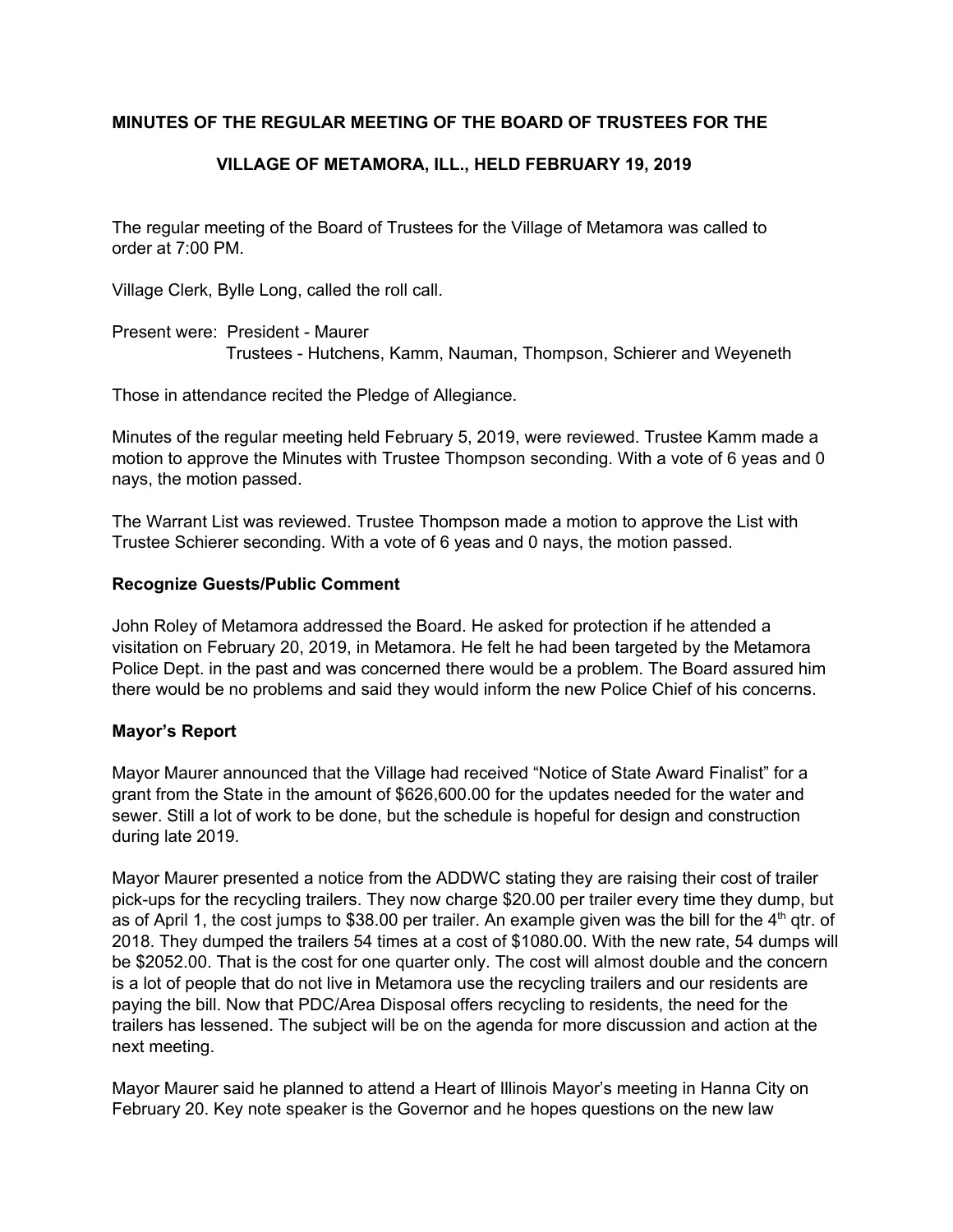regarding minimum wage will be addressed. He said many local businesses have contacted him with questions and concerns.

# **Attorney's Report**

Attorney Brunton gave updates on the following:

- 1. Waiting for appraisal to come in on the property at 110 W. Mt Vernon.
- 2. Referendum to Move to Non-Partisan Elections will be on the ballot April  $2^{nd}$ .
- 3. Assisted Police Chief with disciplinary matters and Police Officer Union grievances.
- 4. Ordinance violation at 104 N Niles assisted with providing notice to property owner
- (Abraham & Sons Amusement) regarding garbage and refuse on property. Awaiting on owner response.

### **Engineer's Report**

Bob Kolhaus reported on the following:

1. County DCEO – RLF Program – County hosted DCEO RLF closeout meeting 1-24-19 that Joe Adams, FGI attended. ADA Projects will be the focus of the allowable use of the money. Administration of the RLF will be similar to what the Village has performed for their own RLF buyback. Tri-County would be processing Grant with details to follow.

### **Treasurer's Report**

Treasurer Garber gave the following report:

### CASH BALANCES

Cash balances as of January 31, 2019, increased \$58,249 or about 1.33% from December 31, 2018.

MAJOR RECEIPTS

| State of Illinois - Total Taxes       | \$80,183 |
|---------------------------------------|----------|
| MTHS (Resource Officer)               | \$16,875 |
| <b>MAJOR DISBURSEMENTS</b>            |          |
| <b>Farnsworth Group</b>               | \$10,579 |
| <b>Woodford County Communications</b> | \$12,000 |
| <b>Hoerr Construction</b>             | \$16,092 |

INVESTMENTS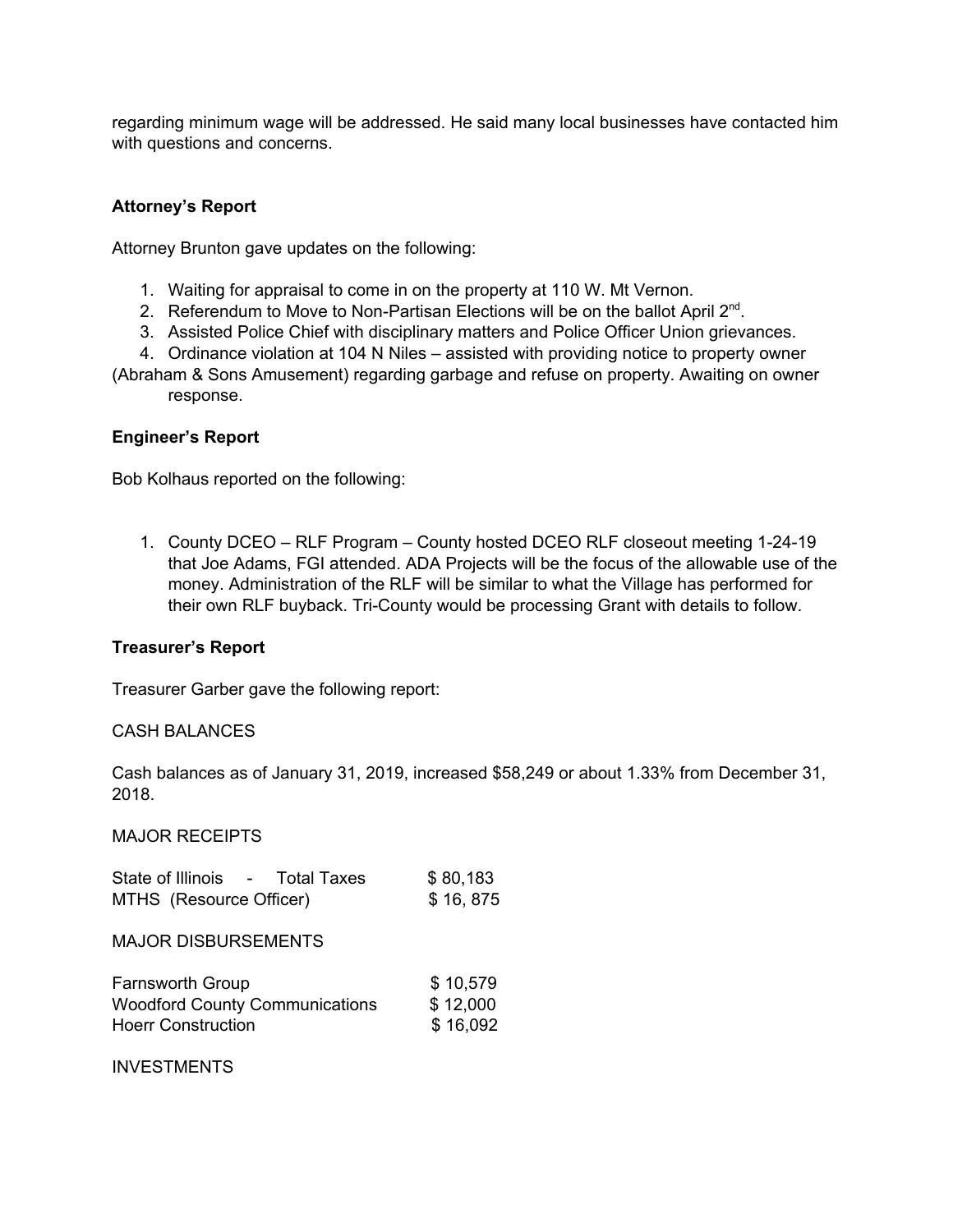The Money Market at Commerce Bank earned an interest rate of .85% on January 31, 2019. Investments at Goodfield State Bank: the Money Market Sweep Account earned an interest rate of 1% and the Money Market earned an interest rate of .05% on January 31, 2019.

# **Public Works Department**

Trustee Nauman reminded everyone of the PW committee meeting on Tuesday, February 26, 2019 at 6PM, following the Police committee at 5PM.

He said the 2007 Ford F550 truck is in need of repairs. He presented an estimate of the repairs. With that, he made a motion to approve the repairs, not to exceed \$5000.00. Trustee Schierer seconded the motion and with a vote of 6 yeas and 0 nays, thee motion passed.

# **Police/Fire/ESD**

Trustee Kamm stated the dispatch fees will not be increasing for next year.

He said other matters of personnel will be discussed during Executive Session.

### **Finance, Economic Development, Insurance**

Trustee Weyeneth said the appraisal on the building at 110 W Mt Vernon should be coming in shortly.

### **Special Projects – Buildings**

Trustee Hutchens gave an update on information regarding the town sign and future upgrades for its' use.

### **Old Business**

There was none.

### **New Business**

There was none.

### **Executive Session**

Trustee Schierer made a motion to adjourn to Executive Session with Trustee Weyeneth seconding. With a vote of 6 yeas and 0 nays, the motion passed and the meeting adjourned at 8:06PM.

### **Regular Meeting Resumes**

The regular meeting resumed at 8:29PM with previous roll call present.

A short discussion was held to inform Chief Brad Rebman of the concerns related by John Roley earlier in tonight's meeting. Chief Rebman said he would look into any ongoing problems, but assured the Board there would be no issues regarding his Police Officers.